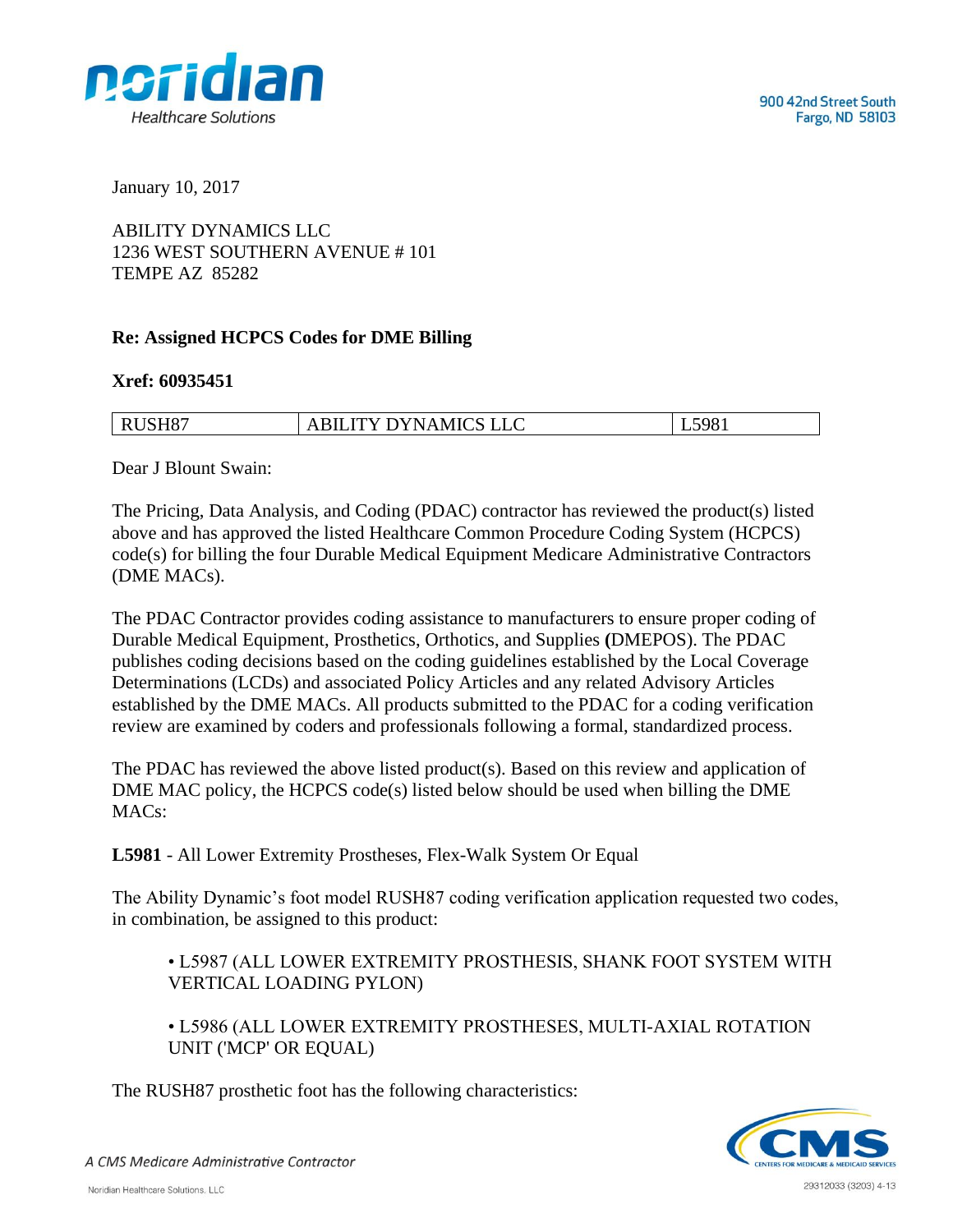• It is a composite material foot with the optional connectors that allow it to be utilized for Endoskeletal and possibly Exoskeletal prosthesis as well.

• It has a continuous (monolithic), J-shape keel that extends proximally into a vertical orientation. This design provides for energy storing function.

• Height of the vertical section from the sole extends to just under 6 inches and does not include 4-hole pattern connectors which are bolted thru the flat vertical surface of the upper end of the J-shaped keel.

• Adjoining at the toe is a sole plate that extends posteriorly to create a heel section.

• There is a large black rectangular block of compressible material affixed to the underside of the J-shaped keel which impacts the sole plate to constrain motion of these two sections.

- There is no distinct component that is identifiable as a multi-axial rotation unit.
- There is no distinct component that is identifiable as a vertical loading pylon.
- Removable foot shell is included to cover keel and soleplate.

The HCPCS code assigned to the RUSH87 is based upon criteria set out in the code narrative, CMS and DME MAC coding instructions contained in bulletin articles, relevant Coding Guidelines, and an analysis of the relevant predicate product(s). Predicate products is the term used to refer to the items that form the basis of the code descriptor and are important to provide context in interpretation of the code narrative and related coding guidelines. Based upon these sources, the requested HCPCS codes require:

• L5987 (ALL LOWER EXTREMITY PROSTHESIS, SHANK FOOT SYSTEM WITH VERTICAL LOADING PYLON) requires a distinct component of the shank foot system that allows purely vertical motion within the pylon or shank section. In addition, L5987 describes a product that has all of the required components integrated into a single product, i.e., not an assembly of separate components. It is a J-shaped foot with energy storing foot design. It has a vertical loading pylon. "Shank" refers to the product having sufficient vertical height that emulates the lower leg. The "vertical loading pylon" is a vertically telescoping pylon with a composite fiber spring link. The pylon can be adjusted for optimal height with respect to the prosthesis as a whole. The composite spring attached to the side of the pylon allows a controlled motion of the telescoping pylon component. The predicate product is the Flex Foot Reflex VSP, CMS application #94.44. This code does not describe vertical loading or shock absorption achieved as a result of the inherent flexibility of the J-shaped foot design. The foot shell may or may not include cosmetic details.

• L5986 (ALL LOWER EXTREMITY PROSTHESES, MULTI-AXIAL ROTATION UNIT ('MCP' OR EQUAL) describes a separate component that is attached to a foot. The narrative "multi-axial rotation unit ('mcp' or equal)" describes a product that allows motion in all three planes of motion: Coronal, Sagittal, and Transverse. This component may have distinct axles or pivots or some type of compressible material, like a firm rubber along with coupling surfaces, is attached to the foot and simulates anatomic ankle motions for the amputee while walking. This code does not describe multi-axial motion through multiple planes achieved as a result of the inherent flexibility of the foot design.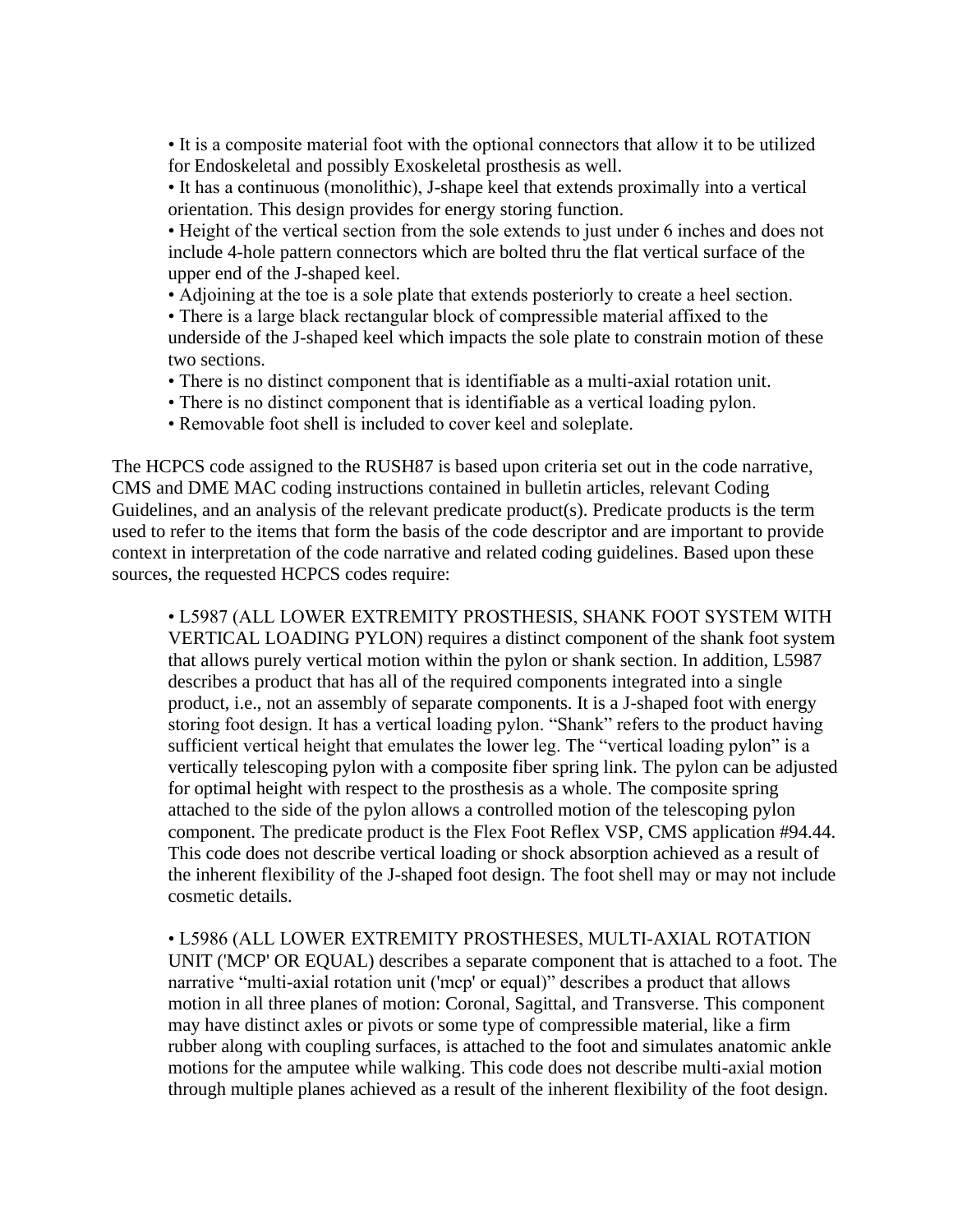The RUSH87 does not have a distinct component that is identifiable as a vertical loading pylon; therefore, L5987 is not assigned. Also, there is no distinct component that is identifiable as a multi-axial rotation unit; therefore, L5986 is not assigned.

Based upon the requirements described above, the following HCPCS code is assigned:

• Code L5981 (ALL LOWER EXTREMITY PROSTHESES, FLEX-WALK SYSTEM OR EQUAL). This code describes a specific predicate product in the narrative, i.e., Flex-Walk system or equal. The Flex-Walk is an energy storing J-shaped design based on a monolithic carbon composite keel. At 4 inches the Flex-Walk system makes a 90+ degree bend anteriorly to form a flat coupling surface. It has a heel component bolted midway onto the J-shaped keel section. A 4-hole pattern coupling option is used. The Flex-Walk is no longer available on the market. It has been replaced with the Vari-Flex which has similar characteristics with a similar shank height but now has a straight shank. It includes a foot shell which may or may not include cosmetic details. Vari-Flex XC with Evo has been reviewed and assigned to code L5981.

This decision applies to the application we received on October 14, 2016. If information submitted in that application has changed or were to change, it could impact our decision. Therefore, a new application would need to be submitted for HCPCS coding verification review. The coding assigned in this decision letter will be available on the Product Classification List (PCL) on the Durable Medical Equipment Coding System (DMECS) within ten (10) working days from the letter's date. The DMECS can be accessed on the PDAC website, www.dmepdac.com. Please take the time to verify that this coding decision is correctly reflected in DMECS.

If you disagree with this decision, you may request a reconsideration within 45 days of the letter's date and provide evidence to substantiate a reconsideration of PDAC's original coding determination. To request a reconsideration, complete the Reconsideration Request form located on the PDAC website at https://www.dmepdac.com/review/requesting.html. If your request for a reconsideration is made after the 45-day time frame, it will require a new application and documentation to support the request.

It is the responsibility of manufacturers and distributors to notify the PDAC immediately of any changes involving their products, as listed on the PCL on DMECS. Further information for requesting updates to the PCL can be found on the PDAC website at https://www.dmepdac.com/review/notifying.html. It is also the responsibility of manufacturers and distributors to assure their websites and product marketing materials accurately reflect the product reviewed by the PDAC and the coding decision assigned.

An assignment of the HCPCS code(s) to product(s) is not an approval or endorsement of the product(s) by Medicare or Noridian Healthcare Solutions; nor does it imply or guarantee claim reimbursement or coverage.